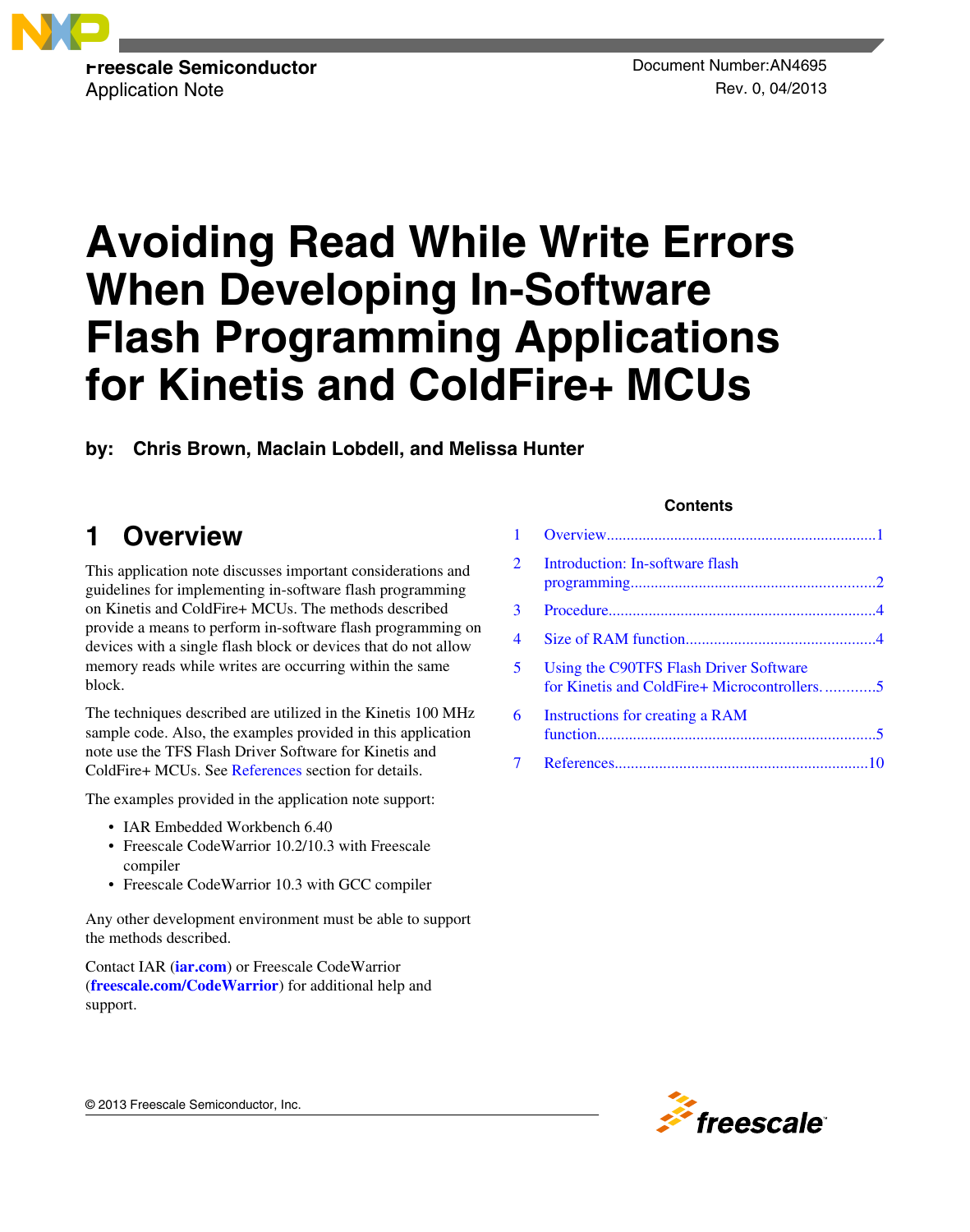# <span id="page-1-0"></span>**2 Introduction: In-software flash programming**

Many applications require the storage of data into non-volatile memory while in operation. The ability to erase/reprogram embedded flash memory in-software enables the use of a bootloader to upgrade the application software or the capability to securely store valuable data.

Embedded flash memory is grouped into blocks. Each block contains the circuitry required to read, erase, and program within that block. Most of the flash memory technologies have a limitation of not allowing read operations at the same time as an erase or program operation is occurring within the same block. Thus, erasing/programming a sector is not allowed if code execution (fetching instructions = reading) is taking place within the same block even if the read is in a different flash sector than the erase/program. This is called a Read While Write (RWW) violation and will result in a Read Collision error on Kinetis and other microcontrollers.

To determine whether or not there is a potential for a Read While Write violation, consult the Flash Memory Configuration section of the Chip Configuration Chapter for a specific part and/or the \*.map file of the program. The Flash Memory Configuration section contains a table that correlates the specific part numbers to the amount of flash memory, flash blocks, and locations of the flash blocks. An example of such a table is given below.

| <b>Device</b>   | Program<br>flash (KB) | Block 0 (P-<br>Flash) address<br>range | <b>FlexNVM</b><br>(KB) | <b>Block 1</b><br>(FlexNVM/P-<br><b>Flash address</b><br>range | <b>FlexRAM</b><br>(KB) | <b>FlexRAM</b><br>address range |
|-----------------|-----------------------|----------------------------------------|------------------------|----------------------------------------------------------------|------------------------|---------------------------------|
| MK60DN256ZVLQ10 | 256                   | 0x0000_0000 -<br>0x0001 FFFF           |                        | $0x0002$ 0000 -<br>0x0003 FFFF                                 |                        | N/A                             |
| MK60DX256ZVLQ10 | 256                   | $0x00000000 -$<br>0x0003 FFFF          | 256                    | 0x1000_0000 -<br>0x1003 FFFF                                   | 4                      | $0x1400000 -$<br>0x1400 OFFF    |
| MK60DN512ZVLQ10 | 512                   | $0x00000000 -$<br>0x0003 FFFF          |                        | $0x0004$ 0000 -<br>0x0007 FFFF                                 |                        | N/A                             |
| MK60DN256ZVMD10 | 256                   | $0x00000000 -$<br>0x0001 FFFF          |                        | $0x0002$ 0000 -<br>0x0003 FFFF                                 |                        | N/A                             |
| MK60DX256ZVMD10 | 256                   | $0x00000000 -$<br>0x0003 FFF           | 256                    | $0x1000000 -$<br>0x1003_FFFF                                   | 4                      | $0x1400000 -$<br>0x1400_0FFF    |
| MK60DN512ZVMD10 | 512                   | $0x00000000 -$<br>0x0003 FFF           |                        | $0x0004$ 0000 -<br>0x0007 FFFF                                 |                        | N/A                             |

The \*.map file will list the locations of all of the functions of the program being used. Through this file, the user can know the location where flash programming function is stored as well as any other functions that may be pertinent to avoiding Read While Write errors, (that is, interrupt service routines). For help on how to enable a specific tool to produce a \*.map file, consult the help documentation of the specific toolset.

# **2.1 Avoiding Read While Write violations: Flash command code**

The following subsections describe two simple methods to workaround this restriction.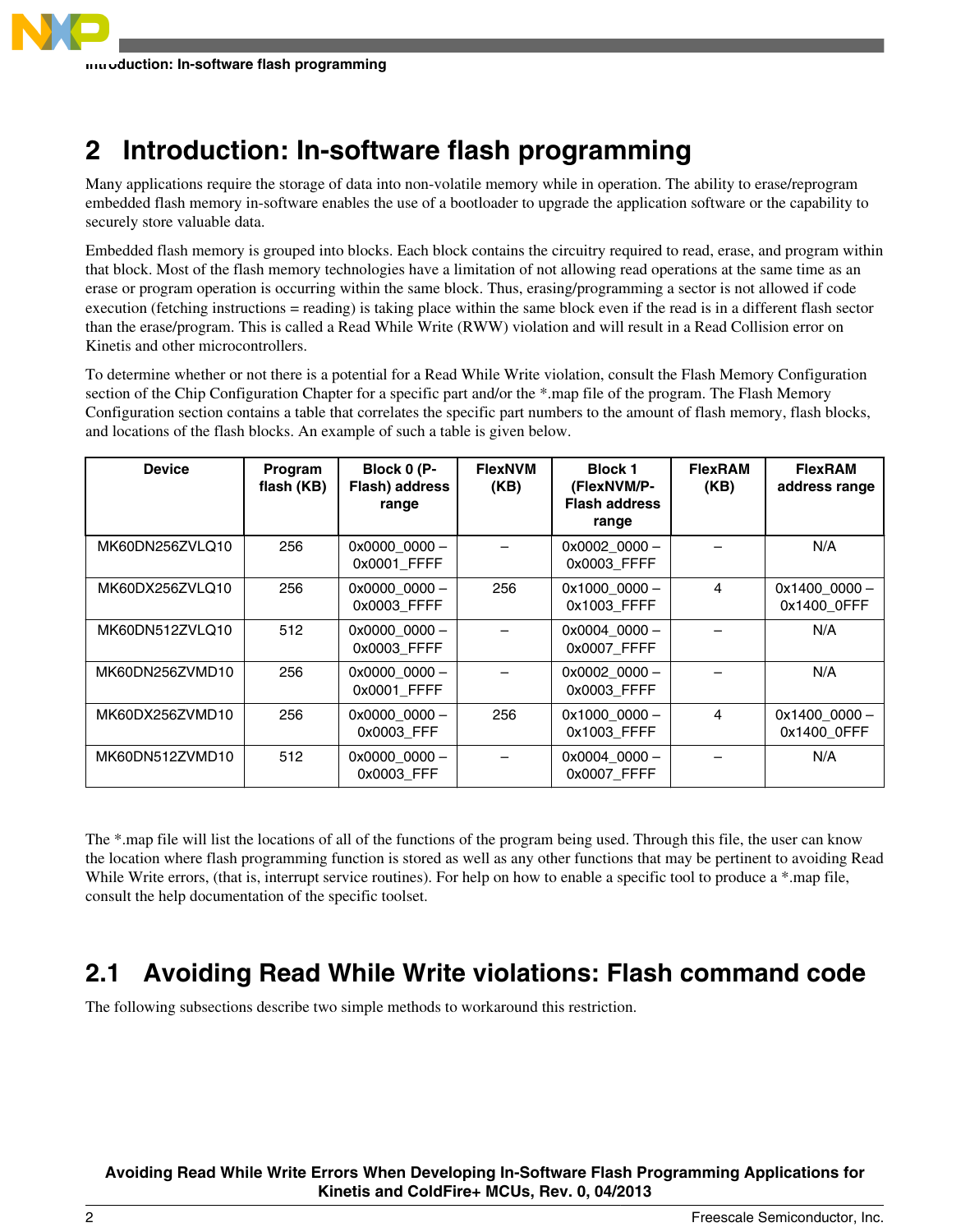

### **2.1.1 Method 1: Execute flash commands from a separate flash block**

The first method is to execute the flash erase/program software subroutines from a different flash block than the one with the sectors being erased/programmed. This works well if the microcontroller has multiple flash blocks. With multiple flash blocks, the application can place the flash subroutines in one block and designate all or part of the other block for data storage.

### **2.1.2 Method 2: Execute flash commands from SRAM**

The second method is recommended for situations when the MCU has only flash block, or the user needs to erase/reprogram within each available block. In these scenarios, the critical parts of the flash subroutines are moved into SRAM for execution. Thus, the Read While Write condition on the flash is avoided.

# **2.2 Avoiding Read While Write violations: ISR code**

If an interrupt occurs during a flash erase/program operation, the Read While Write restriction will be violated if the interrupt service routine (ISR) code is located in the same flash block as the erase/program operation is occurring on.

This situation can be avoided with three possible options:

- The first option is to disable/enable interrupts before/after the flash command operation. If interrupts are disabled, any interrupt that occurs during the flash operation will be pending when interrupts are re-enabled.
- The second option is to ensure that the ISR code is never in the same block as in-software flash erase/programming is performed.
- The third option is to relocate the expected ISR into RAM for the duration of the erase or program time. See [Instructions for creating a RAM function](#page-4-0) for more details on how to create a RAM function.

### **2.3 What this application note demonstrates**

This application note shows how to create RAM functions for executing flash commands in RAM using two Integrated Development Environments, Freescale CodeWarrior and IAR Embedded Workbench. The examples are based on C90TFS Standard Flash Software Drivers for Kinetis and ColdFire+ Microcontrollers, but the concepts apply to other Freescale microcontrollers and software as well. Examples of the RAM function methods can be found in the Kinetis 100 MHz sample code projects. See [References](#page-9-0) section.

## **2.4 Example application**

Consider an example application in which the user wants to erase/reprogram sectors defined by the application as the "data log region" while executing from the "code execution region". Both of these regions are within the same flash block (P-Flash Block 0). To avoid the Read While Write violation of erasing/programming within the same block as code is executing, use a RAM function to launch the flash commands. This function is copied to SRAM from flash during system initialization.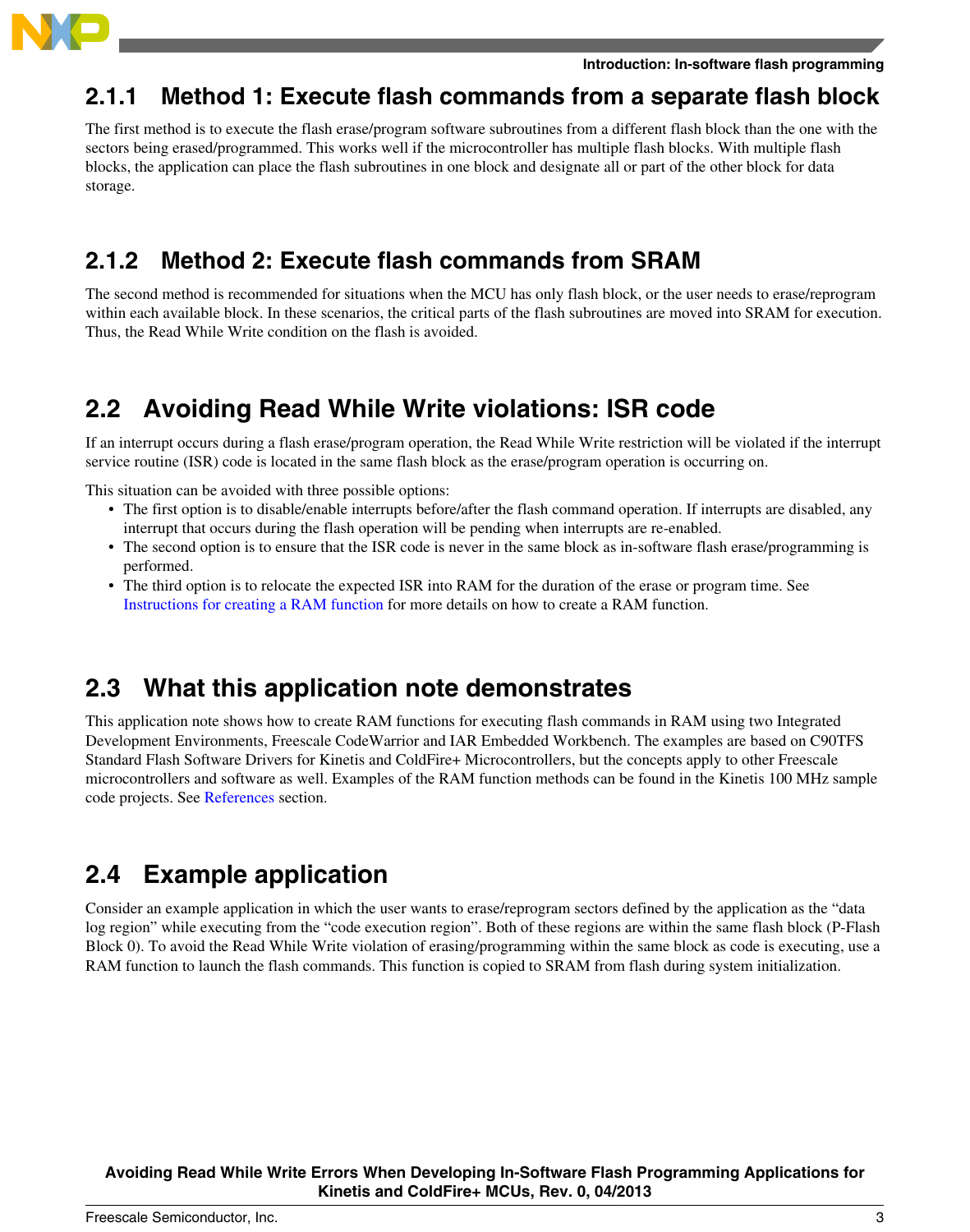<span id="page-3-0"></span>



**Figure 1. Use-case example: The application code and data log regions are within the same flash block (P-flash block 0).**

# **3 Procedure**

The application executes from the "code execution region" in P-Flash Block 0. When the application wants to erase/ reprogram a sector in the "data log region", it first prepares to execute the flash commands by loading the flash registers.

- 1. Before jumping to SRAM, set the Flash CCOB registers to prepare to launch a flash command.
- 2. Call an SRAM function which launches the flash command by clearing the CCIF flag, then waits for the CCIF flag to set, indicating the command is complete.
- 3. After the command is complete, return from the SRAM function back to flash and continue code execution.





**Figure 2. Code Execution: Code execution jumps from flash, to SRAM, and then back to flash.**

# **4 Size of RAM function**

The function presented below to execute flash commands in SRAM (FlashLaunchCommand) takes approximately 16 bytes of SRAM memory.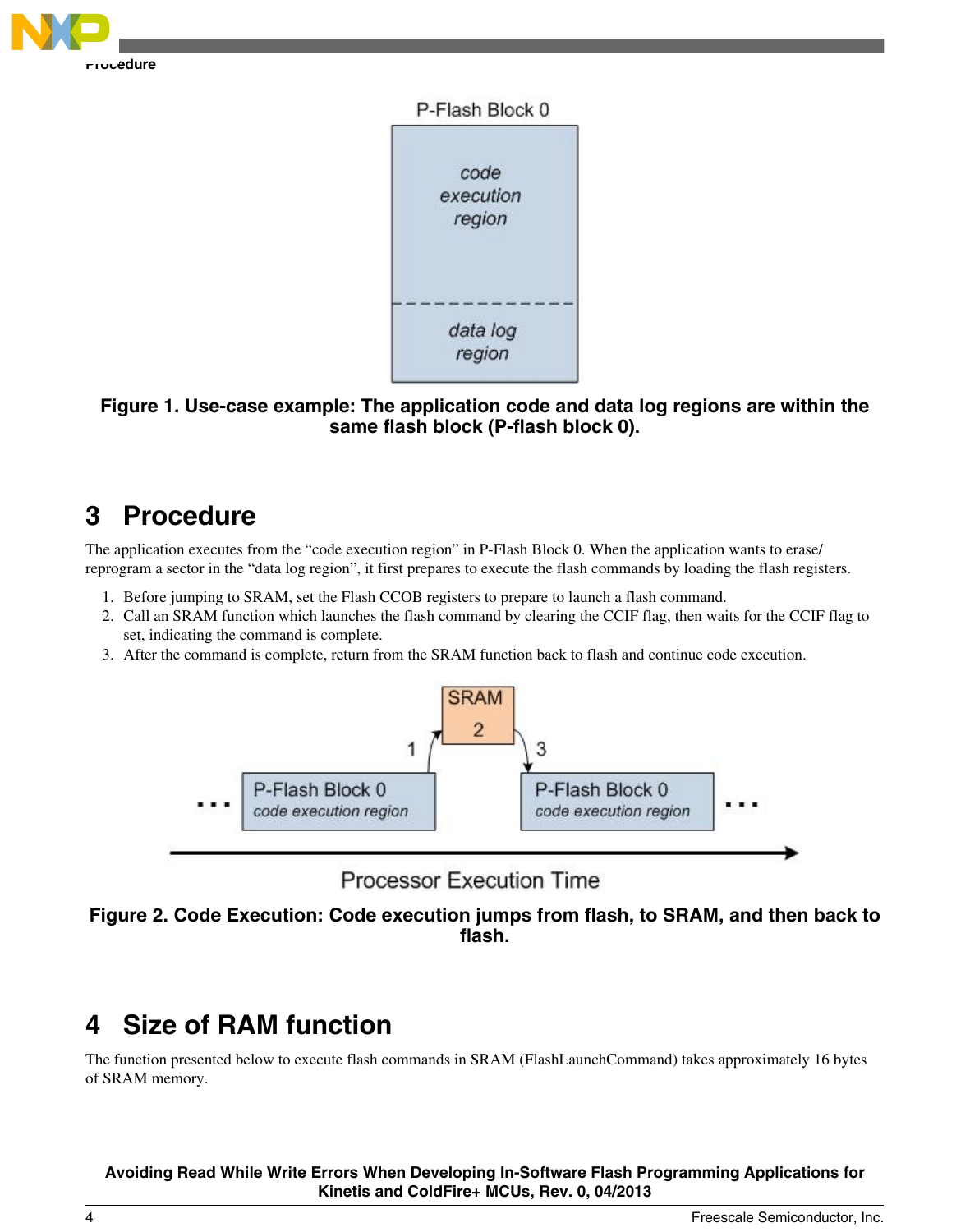<span id="page-4-0"></span>

### **5 Using the C90TFS Flash Driver Software for Kinetis and ColdFire+ Microcontrollers**

The examples in this application note utilize the C90TFS Flash Driver Software for Kinetis and ColdFire+ Microcontrollers from Freescale.

Following are the instructions on how to add C90TFS Flash Driver Software for Kinetis and ColdFire+ Microcontrollers into the project.

- 1. Add C90TFS driver source/header files into the project.
- 2. Add C90TFS driver paths to the project settings.
- 3. Include C90TFS driver header files needed in the user source files that will be accessing the flash commands.
- 4. In SSD FTFx.h, be sure the FLASH DERIVATIVE is set to the right configuration for the specific device being used.

```
For MD50DN512CMB10 - "N512":
       #define FLASH_DERIVATIVE FTFx KX_512K_0K_0K_2K_0K
  For MK50DX256CMD10 - "X256":
       #define FLASH_DERIVATIVE FTFx KX_256K_256K_4K_2K_2K
5. Be sure to declare a global structure for the flash information, as given below.
```

```
/* Flash driver structure */
FLASH_SSD_CONFIG ftfl_cfq =
       {
            FTFx_REG_BASE, \overline{\phantom{a}} /* FTFx control register base */<br>PFLASH BLOCK BASE, /* base address of PFlash block
                                                 /* base address of PFlash block */
            PBLOCK_SIZE, \overline{ } /* size of PFlash block */<br>DEFLASH BLOCK BASE, \overline{ } /* base address of DFlash
                                                 /* base address of DFlash block */
            DBLOCK SIZE, /* size of DFlash block */EERAM_BLOCK_BASE, \overline{\phantom{a}} /* base address of EERAM block */<br>EERAM_BLOCK_SIZE, \overline{\phantom{a}} /* size of EERAM block */
                                                  /* size of EERAM block */0, - - /* size of EEE block */<br>DEBUGENABLE. /* background debug mod
            DEBUGENABLE, \overline{\hspace{1cm}} /* background debug mode enable bit */<br>NULL CALLBACK /* pointer to callback function */
                                                  /* pointer to callback function */ };
```
6. Then initialize the flash driver by calling the init function.

printf("Initializing Flash Driver: ");  $returnCode = pFlashInit(&ff1 cfg);$ 

7. Finally, the C90TFS Flash Driver Software functions are ready to be used in the application. Here is an example of the swap function being called:

```
returnCode = pPFlashSwap(&ftfl_cfg, FLASH_SWAP_INDICATOR_ADDR, SwapCallback, 
FlashCommandSequence);
```
### **6 Instructions for creating a RAM function**

### **6.1 IAR Embedded Workbench 6.40**

1. In the linker file, initialize the .textrw\_init and .textrw sections manually, using the code given below.

```
initialize manually { section .textrw init };
initialize mnaually { section .textrw };
```
2. Define and place sections in the linker file.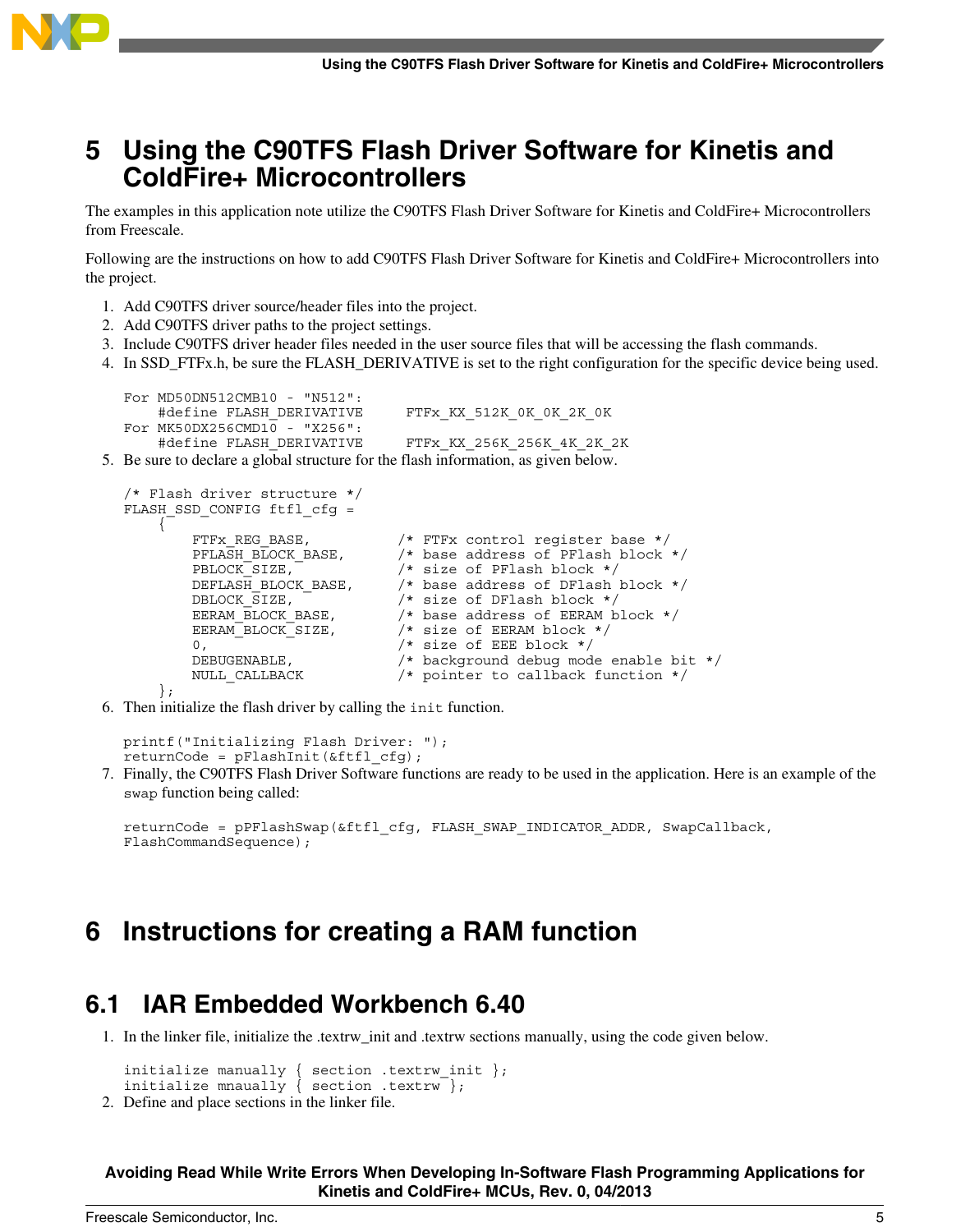#### **Instructions for creating a RAM function**

CodeRelocate is a .textrw\_init section placed in ROM. This is a flash section which will store RAM functions to be copied to RAM when the system initializes.

CodeRelocateRam is a .textrw section placed in RAM. This is a RAM section, which will be the home of RAM functions after they are copied from flash.

| define block CodeRelocate { section .textrw init };<br>define block CodeRelocateRam { section .textrw }; |
|----------------------------------------------------------------------------------------------------------|
| place in ROM region { readonly, block CodeRelocate};                                                     |
| place in RAM region { readwrite, block CodeRelocateRam,<br>block CSTACK, block HEAP };                   |

3. In the software source files, prefix the function prototype with "\_\_ramfunc". IAR will place this function in the CodeRelocate section to be copied to CodeRelocateRam.

The C90TFS Flash Driver Software for Kinetis and ColdFire+ Microcontrollers utilize a FlashCommandSequence function for executing all flash commands. This entire function can be placed into SRAM. This is the simplest method to implement, but it is the least SRAM-efficient. To reduce SRAM usage, just a critical subset can be placed in SRAM.

The following function, just performs the critical steps that need to run from SRAM when launching a flash command.

```
/* Flash launch command */
 ramfunc UINT32 FlashLaunchCommand (PFLASH SSD CONFIG PSSDConfig)
{ 
     /* clear CCIF bit */
     REG_WRITE(PSSDConfig->ftfxRegBase + FTFx_SSD_FSTAT_OFFSET, 
               FTFx_SSD_FSTAT_CCIF);
     /* check CCIF bit */
     while(FALSE == (REG_BIT_TEST(PSSDConfig->ftfxRegBase + 
           FTFx_SSD_FSTAT_OFFSET, FTFx_SSD_FSTAT_CCIF)))
     {
         /* wait till CCIF bit is set */
     }
}
```
4. In the startup initialization source file, reference sections using #pragma directives are shown below.

```
#pragma section = "CodeRelocate"
#pragma section = "CodeRelocateRam"
```
5. In the software initialization routine, declare and initialize pointers for various data sections. These pointers are initialized using values pulled from the linker file.

```
/* Get addresses for any code sections that need to be copied from ROM to RAM 
  * The IAR tools have a predefined keyword that can be used to mark individual
  * functions for execution from RAM. Add "__ramfunc" before the return type in
  * the function prototype for any routines you need to execute from RAM 
  * instead of ROM. ex: __ramfunc void foo(void);
  */
  uint8* code_relocate_ram = __section_begin("CodeRelocateRam");
  uint8* code_relocate = __section_begin("CodeRelocate");
  uint8* code_relocate_end = __section_end("CodeRelocate");
6. In the startup initialization routine, copy the RAM functions from ROM to RAM.
```

```
/* Calculate the number of bytes to copy */
      uint32 n;
      n = code_relocate_end - code_relocate;
     /* Copy functions from ROM to RAM */
             while (n--)
                  *code relocate ram++ = *code relocate++;
```
7. Call the function to launch the flash command from within the FlashCommandSequence function of the C90TFS flash software drivers. Call the function just after the CCOB registers are loaded and before the error flags are checked.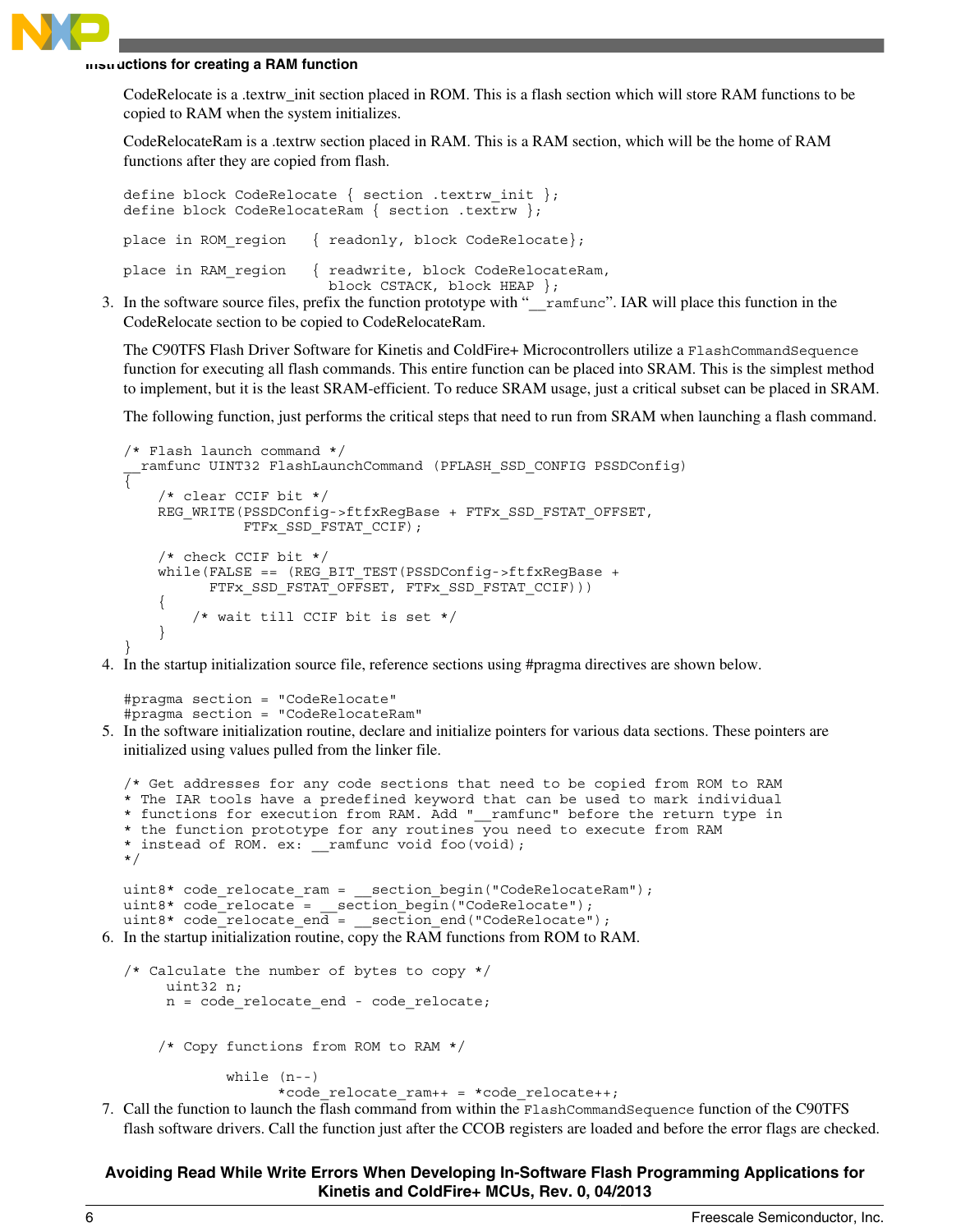

// CallRAM function to launch command FlashLaunchCommand (PSSDConfig);

### **6.2 Freescale CodeWarrior for Microcontrollers v.10.2/10.3 with Freescale compiler**

1. In a header file, define a custom section for relocating code. Use the pragma compiler directive #pragma define section to define a section called ".relocate code".

#pragma define\_section relocate\_code ".relocate\_code" far\_abs RX

#### **NOTE**

In the Kinetis sample code, this is defined in the file CW.h.

2. The attribute declspec() is used to specify a storage location for objects. So, prepending functions with declspec (relocate code) will place them into the relocate code section that was just defined by the pragma statement.

The user can define a keyword in the header file such as "\_\_relocate\_code\_\_" to make an easier-to-read substitution of this attribute.

#define \_\_relocate\_code\_\_ \_\_declspec(relocate\_code)

3. In the linker file, insert . relocate code section in the .data bss section. The .data bss section is saved space in the SRAM for initialized data, but the RAM function can be placed there as well. This section is linked to the SRAM, but the data is loaded to the flash via a startup routine.

```
AT( DATA ROM) designator.
```

```
 .data_bss : AT(__DATA_ROM)
     {
           DATA RAM = .;
         \overline{\star} (.data)
          *(.sdata)
    *(.relocate_code)
    *(.relocate_const)
    *(.relocate_data)
    *(.test)
         DATA END = .;
                          = ALIGN(0x10);
           START_BSS = .;\overline{\star} (. sbss)
          *(SCOMMON)
          *(.bss)
          *(COMMON)
          END BSS = .;= ALIGN(0x10);
           HEAP_START = .;heap \overline{\text{addr}} = .;
  heap size = (4 * 1024);
. = . + _heap_size;
        MEEA\overline{P} END = .:
           SP END = .;
:= . + (1 * 1024);
 __BOOT_STACK_ADDRESS = .;
     } > ram
```
4. In the software source files, prefix the function with the keyword "\_\_relocate code" defined in step 2 or use \_\_declspec (relocate\_code). CodeWarrior will place this function in the relocate\_code section.

The C90TFS Flash Driver Software for Kinetis and ColdFire+ Microcontrollers utilize a FlashCommandSequence function for executing all flash commands. This entire function can be placed into SRAM. This is the simplest method to implement, but it is the least SRAM-efficient. To reduce SRAM usage, just a critical subset can be placed in SRAM.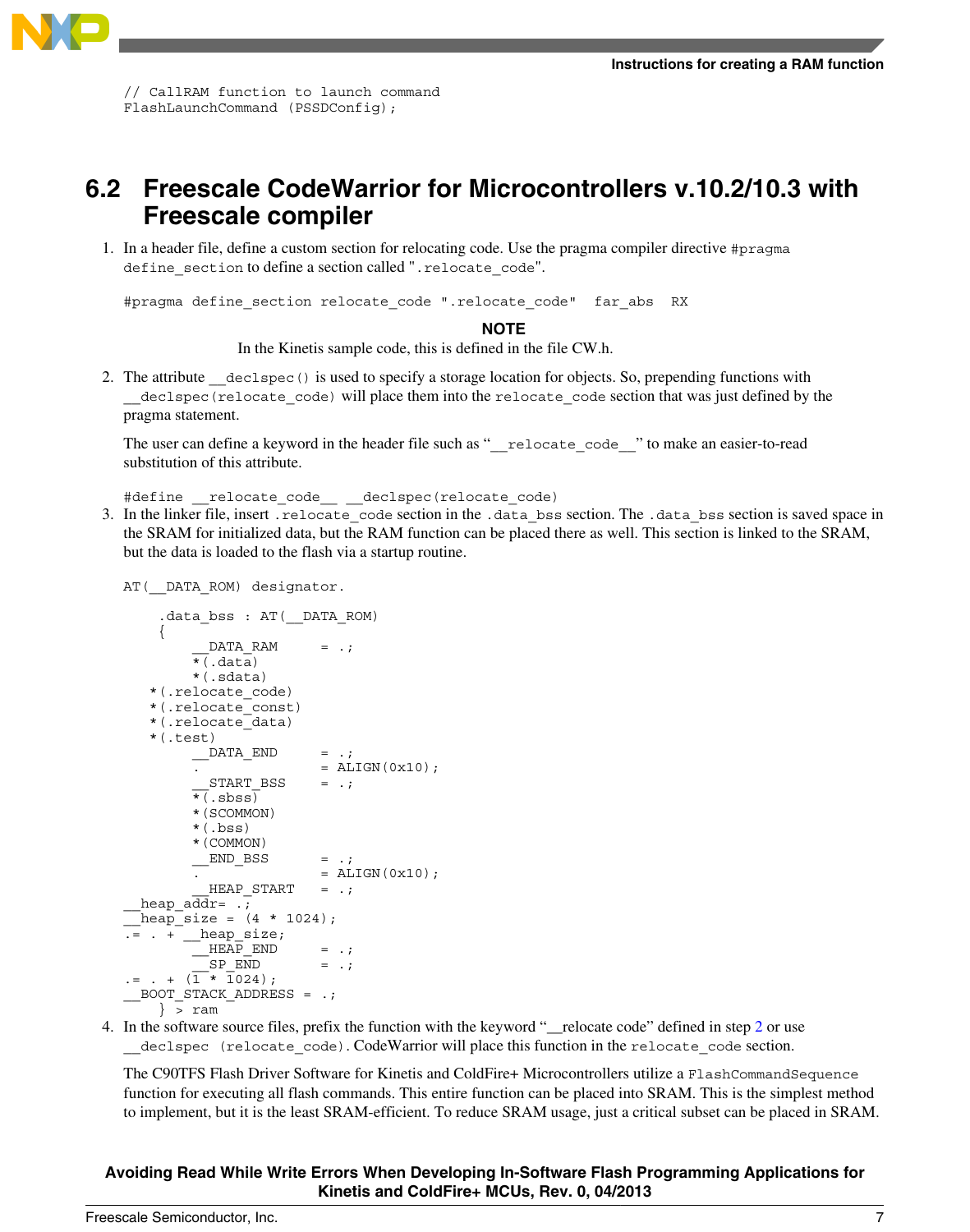#### **Instructions for creating a RAM function**

The following function just performs the critical steps that need to run from SRAM when launching a flash command.

```
/* Flash launch command function prototype */
extern void FlashLaunchCommand(PFLASH_SSD_CONFIG PSSDConfig);
  __relocate_code__
void FlashLaunchCommand (PFLASH_SSD_CONFIG PSSDConfig)
{
/* Flash launch command */
     /* clear CCIF bit */
     REG_WRITE(PSSDConfig->ftfxRegBase + FTFx_SSD_FSTAT_OFFSET, 
               FTFx_SSD_FSTAT_CCIF);
     /* check CCIF bit */
    while(FALSE == (REG_BIT_TEST(PSSDConfig->ftfxRegBase +
           FTFx_SSD_FSTAT_OFFSET, FTFx_SSD_FSTAT_CCIF)))
     {
         /* wait till CCIF bit is set */
     }
}
```
5. In the software initialization source file, bring in symbols from the header file as externs. These symbols define the sections:

```
extern uint32 __DATA_ROM[];
extern uint32 DATA RAM[];
extern char \overline{DATA} \overline{END}[];
```
6. In the software initialization routine, declare and initialize pointers for various data sections. These pointers are initialized using values pulled from the linker file:

```
uint8 * data ram, * data rom, * data rom end;
/* Note data_rom_end is actually a RAM address in CodeWarrior */
data_ram = (uint8 * ) DATA_RAM;
data_rom = (uint8 *)__DATA_ROM;
data\_rom\_end = (uint8 * ) DATA\_END;
```
7. In a startup initialization routine, copy the contents from DATA\_ROM to DATA\_RAM.

#### **NOTE**

data\_rom\_end is actually a RAM address in CodeWarrior, so when calculating the number of bytes to copy, use data\_ram instead of data\_rom as the starting point.

```
/* Calculate the number of bytes to copy */
 uint32 n;
 n = data_rom_end - data_ram;
/* Copy initialized data from ROM to RAM */
 while (n--)
       *data ram++ = *data rom++;
```
8. Call the function to launch the flash command from within the FlashCommandSequence function of the C90TFS flash software drivers. Call the function just after the CCOB registers are loaded and before the error flags are checked.

// Call RAM function to launch command FlashLaunchCommand (PSSDConfig);

### **6.3 CodeWarrior for Microcontroller 10.3 with GCC compiler**

1. In a header file, define a custom section for relocating code. Use the \_\_attribute\_\_ declaration specifier to specify where a function should be placed in memory. The user can define a macro for this attribute as given below.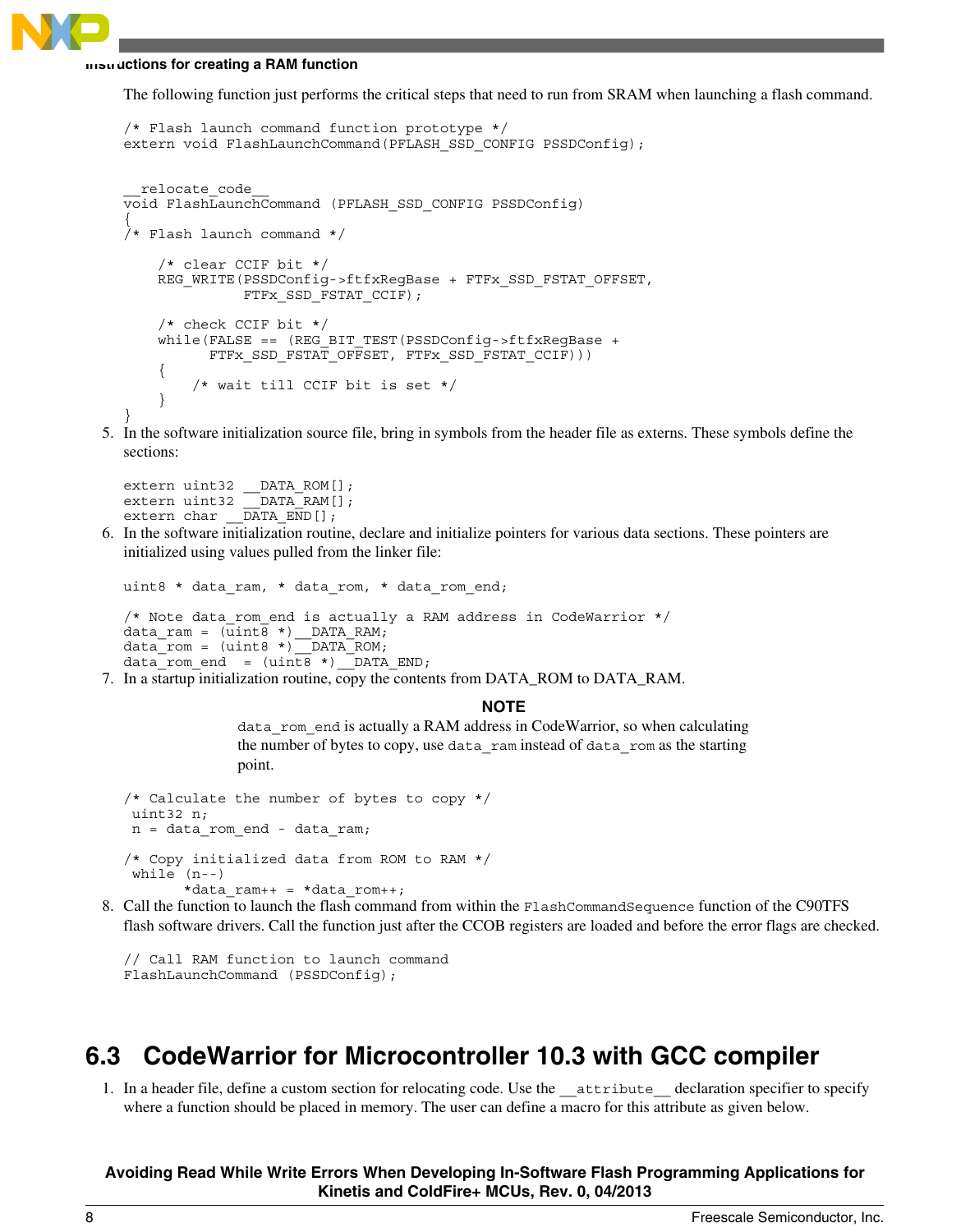

#### **Instructions for creating a RAM function**

```
#define __relocate_code__ __attribute__((section(".relocate_code"), long_call))
2. In the link file, insert . relocate code section in the .data section:
```

```
.data : AT(___ROM_AT)
{
  . = ALIGN(4);sdata = .;\overline{\star}(.data)
  *(.\text{data*}) *(.relocate_code)
  . = ALIGN(4);edata = .;\} > m data
```
3. For program execution to copy the section from ROM to RAM, a link copy table must be defined in the linker file. The following is an example of such a table:

```
romp at = ROM AT + SIZEOF(.data) + SIZEOF(.user data2);
.romp : AT( romp at)
     __S_romp = _romp_at;
  \overline{\text{LONG}} ( \overline{\text{ROM}} AT);
  LONG \sqrt{\text{sdata}};
 LONG(___data_size);
 LONG(___m_data2_ROMStart);
  LONG(__m_data2_RAMStart);
  LONG( m data2 ROMSize);
  \texttt{LONG}\left(\,\texttt{0}\,\right) ;
  LONG(0);
  LONG(0);
\} > m data2
```
#### **NOTE**

The startup initialization routine will call the function

copy rom sections to ram, that copies the contents from ROM to RAM.

4. In the flash driver source files, declare and define the FlashLaunchCommand function with the keyword "\_\_relocate\_code\_\_". For example:

```
/* Flash launch command function prototype */
void FlashLaunchCommand(PFLASH_SSD_CONFIG PSSDConfig) __________________________
void __relocate_code__ FlashLaunchCommand (PFLASH_SSD_CONFIG PSSDConfig)
{
/* Flash launch command */
     /* clear CCIF bit */
     REG_WRITE(PSSDConfig->ftfxRegBase + FTFx_SSD_FSTAT_OFFSET, 
              FTFx SSD FSTAT CCIF);
     /* check CCIF bit */
    while(FALSE == (REG_BIT_TEST(PSSDConfig->ftfxRegBase +
           FTFx_SSD_FSTAT_OFFSET, FTFx_SSD_FSTAT_CCIF)))
\{ /* wait till CCIF bit is set */
     }
}
```
5. Call the function to launch the flash command from within the FlashCommandSequence function of the C90TFS flash software drivers. Call the function just after the CCOB registers are loaded and before the error flags are checked.

```
// Call RAM function to launch command
FlashLaunchCommand (PSSDConfig);
```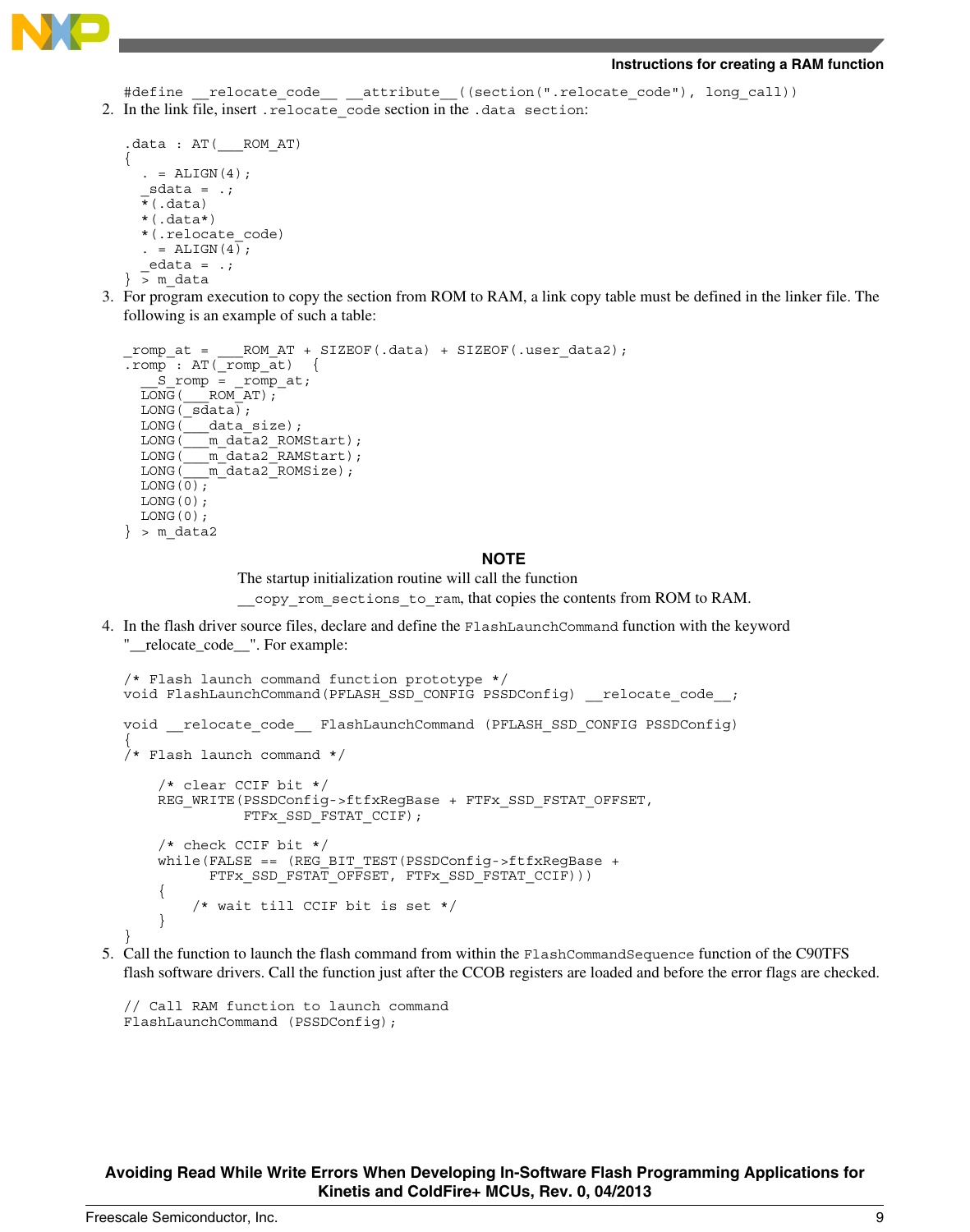<span id="page-9-0"></span>

# **7 References**

The following reference materials can be used for this application note.

- KINETIS512\_SC: Bare-metal sample code projects for Kinetis 100MHz V1 microcontroller family, available on **[freescale.com](http://www.freescale.com)**
- C90TFS\_FLASH\_DRIVER: TFS Flash Driver Software for Kinetis and ColdFire+ Microcontrollers, available on **[freescale.com](http://www.freescale.com)**
- AN4329: Relocating Code and Data Using the CodeWarrior Linker Command File (LCF), available on **[freescale.com](http://www.freescale.com)**
- [IAR Technical Note 11578: Execute in RAM after copying from flash/ROM \(v5.20 and later\)](http://supp.iar.com/Support/?note=11578&from=note+17934) , available on **[iar.com](http://www.iar.com)**
- [IAR Technical Note 75500. Using "\\_\\_ramfunc" on assembly source \(EWARM 5.x & 6.x\):, a](http://supp.iar.com/Support/?note=75500&from=note+11578)vailable on **[iar.com](http://www.iar.com)**
- Porting Freescale ARM Compiler-based Projects to use ARM GCC (included in the CodeWarrior 10.3 build at <CodeWarrior root directory >\MCU\Help\PDF\Porting\_ARM\_GCC.pdf)